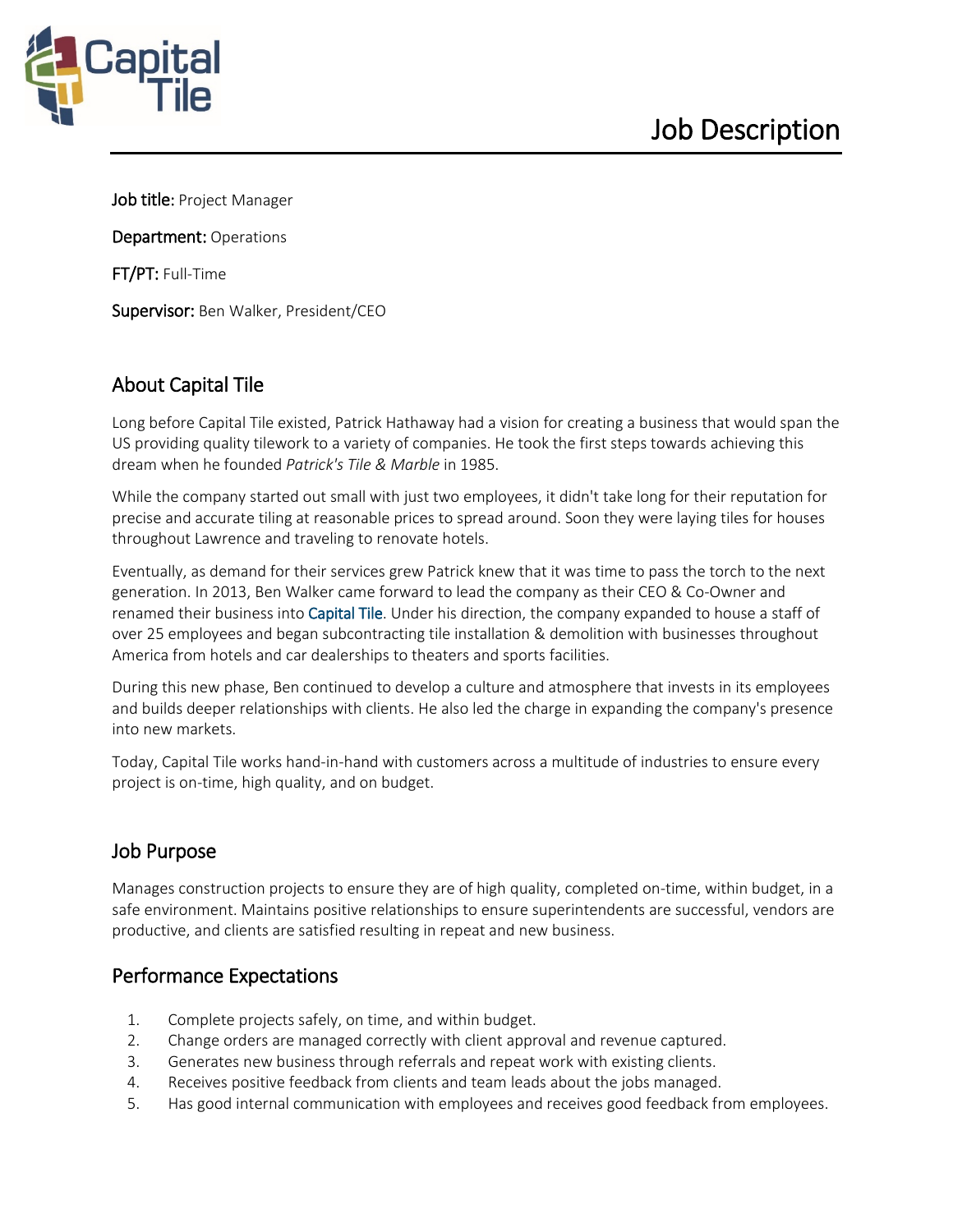

### Essential Functions

Essential functions include the following. Other duties may be assigned.

- 1. Estimating/Bidding
	- Complete takeoffs on bids- including all details related to tile
	- Confirm all required material is included- accessories, trim, etc.; verify pricing
	- Finalize pricing using guidance from President
	- Ensure bid is submitted to all bidding general contractors
	- Represent the company at pre-bid meetings\client meetings and hearings as needed
	- Collect historical cost data to estimate costs for current or future products
	- Consult with clients, vendors, personnel in other departments, or construction foremen to discuss and formulate estimates and resolve issues
- 2. Leadership/Executive
	- Serve on Leadership Team
	- Report to President/CEO
		- o Effectively communicate expectations, statuses and changes to appropriate stakeholders
		- o Prepare and submit budget estimates, progress reports, or cost tracking reports
		- o Provide input regarding Company policies/procedures/systems as required
- 3. Supervision & Administration
	- Lead project-oriented office personnel (currently project coordinator- will have dotted-line responsibility with warehouse/delivery specialist)
	- Directly supervise tile setters, finishers & helpers
		- o Oversee work to ensure that it is performed in accordance with company specifications, contract documents and agreements and standard industry practices
	- Dotted-line responsibility with Team Leaders
- 4. Project Management
	- Manage several commercial projects simultaneously
	- Plan, schedule, or coordinate construction project activities to meet deadlines
	- Responsible for overall financial & operational performance of each assigned project
		- o Ensure each project is completed according to specification, on time and within budget
	- Analyze blueprints and other documentation to prepare time, cost, materials, and labor estimates
	- Confirm required material is ordered & available when required (including submittal process)
	- Ensure appropriate project staffing
	- Process change orders
	- Provide timely communication of critical events that will affect the project, construction schedule and/or estimated costs so immediate corrective action can take place.
	- Inspect or review projects to monitor compliance with environmental regulations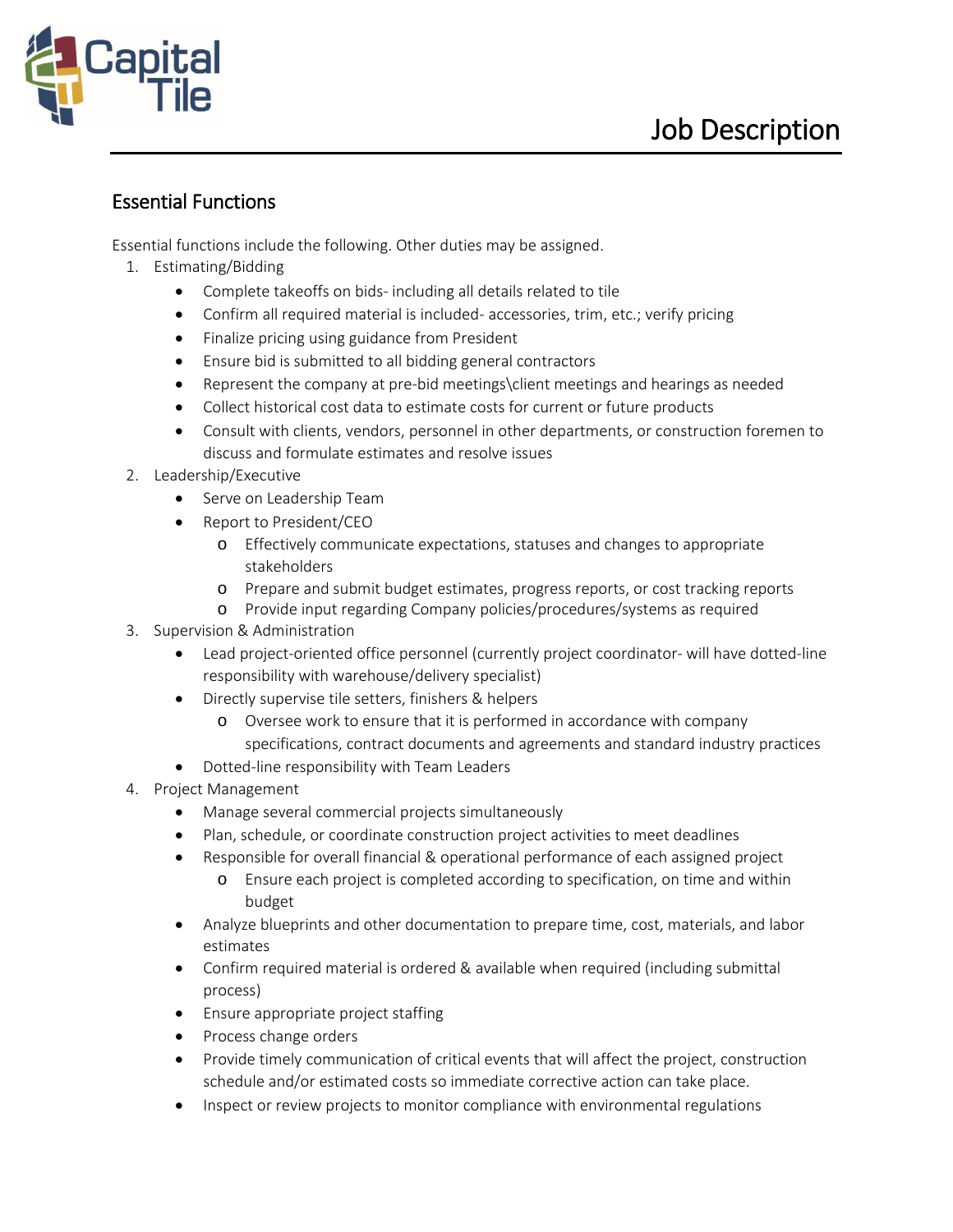

- Confer with general contractor on changes and adjustments to cost estimates
- Prepare estimates used by management for purposes such as planning, organizing, and scheduling work
- 5. Work Activities
	- Interacting with Computers Using computers and computer systems (including hardware and software) to program, write software, set up functions, enter data, or process information
	- Getting Information Observing, receiving, and otherwise obtaining information from all relevant sources
	- Analyzing Data or Information Identifying the underlying principles, reasons, or facts of information by breaking down information or data into separate parts
	- Estimating the Quantifiable Characteristics of Products, Events, or Information Estimating sizes, distances, and quantities; or determining time, costs, resources, or materials needed to perform a work activity
	- Communicating with Supervisors, Peers, or Subordinates Providing information to supervisors, co-workers, and subordinates by telephone, in written form, e-mail, or in person
	- Making Decisions and Solving Problems Analyzing information and evaluating results to choose the best solution and solve problems
	- Resolving Conflicts and Negotiating with Others Handling complaints, settling disputes, and resolving grievances and conflicts, or otherwise negotiating with others
	- Scheduling Work and Activities Scheduling events, programs, and activities, as well as the work of others
	- Working in the office, and has opportunity to work remote.